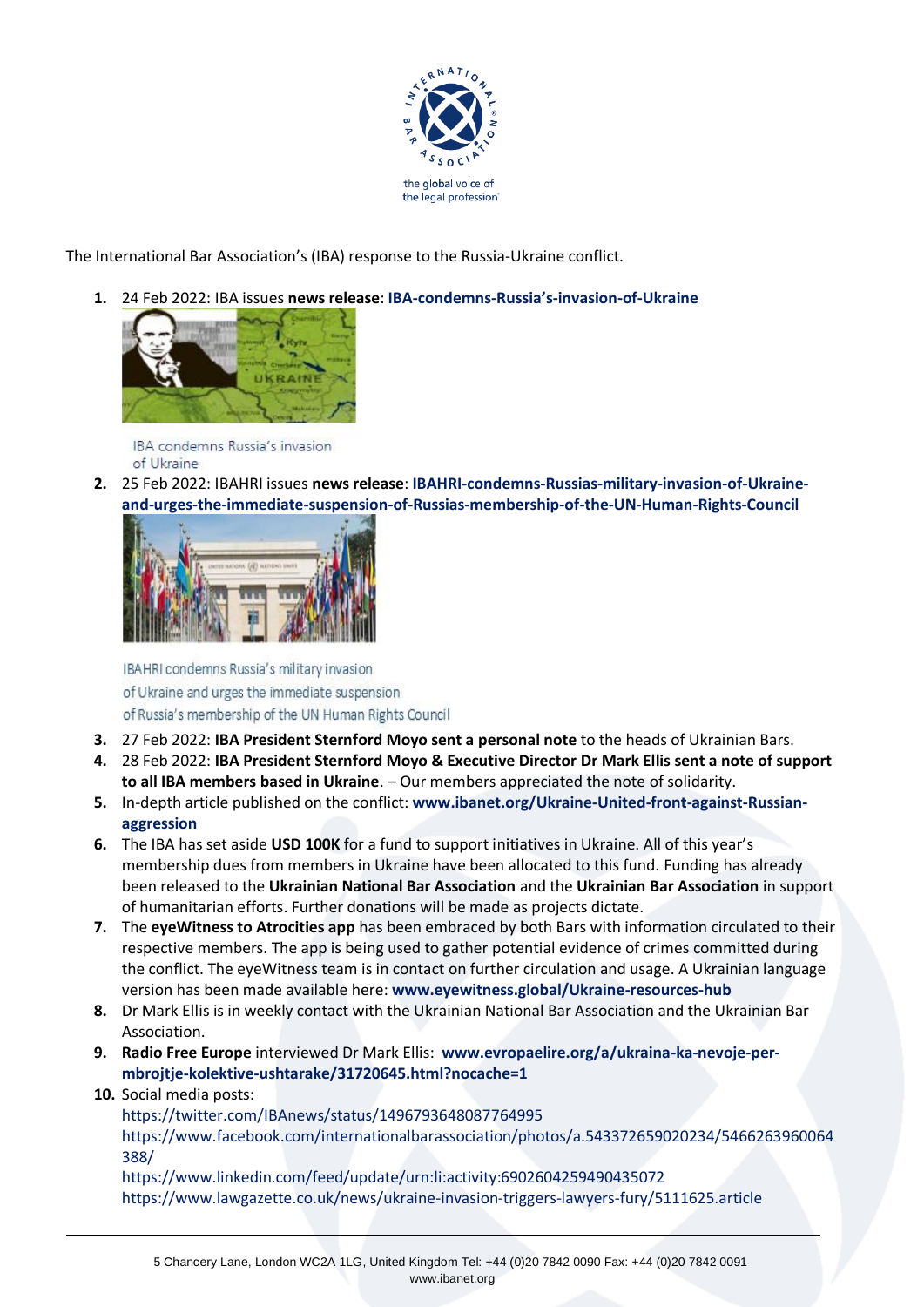- **11. IBA Bar Issues Commission's Officers** sent a message to all IBA Member Organisations urging them to issue their own statements criticising Russia's invasion of Ukraine as an act contrary to the rule of law and international norms, and to send these statements to their respective governments.
- **12.** 03 March 2022: **News release issued**: **Russia's invasion of Ukraine – [IBA deplores disregard for life](https://www.ibanet.org/Russias-invasion-of-Ukraine-IBA-deplores-disregard-for-life-and-continued-breaches-of-international-law)  [and continued breaches of international law](https://www.ibanet.org/Russias-invasion-of-Ukraine-IBA-deplores-disregard-for-life-and-continued-breaches-of-international-law)**



Russia's invasion of Ukraine - IBA deplores disregard for life and continued breaches of international law

- **13.** 03 March 2022: **Published**: **IBA Executive Director Dr Mark Ellis' op-ed in** *The Times*: 'Russia's attack violates the most sacred principle in international law' **[www.thetimes.co.uk/article/russias-attack](http://www.thetimes.co.uk/article/russias-attack-violates-the-most-sacred-principle-in-international-law-hdghf5n0m)[violates-the-most-sacred-principle-in-international-law-hdghf5n0m](http://www.thetimes.co.uk/article/russias-attack-violates-the-most-sacred-principle-in-international-law-hdghf5n0m)**
- **14.** 03 March 2022: The **IBA Healthcare and Life Sciences Law Committee Officers** send a statement to the Committee's members listing medicines and medical supplies needed in Ukraine.
- **15. Circulated: A compilation of** *IBA Global Insight* **articles** on the current Russia-Ukraine crisis, the annexation of Crimea in 2014, the threat to the rule of law, sanctions and other related issues.
- **16.** 03-04 March 2022: During an Urgent Debate on the human rights situation in Ukraine at the **49th Session of the United Nations Human Rights Council**, the International Bar Association's Human Rights Institute (IBAHRI) delivered an **[oral statement](https://www.ibanet.org/document?id=Urgent-Debate-on-the-Human-Rights-Situation-in-Ukraine-stemming-from-the-Russian-Aggression-oral-statement)** in which it called for the establishment of a **Commission of Inquiry** mandated to initiate prompt, independent and impartial investigation into any violations related to the war. Video: **<https://media.un.org/en/asset/k1t/k1t3zy1yuk>**
- **17.** 04 March 2022: **Published: IBA Executive Director Dr Mark Ellis' second op-ed in** *The Ambassador*  Partnership: 'Putin's revanchism and the threat to international law'. [www.ambassadorllp.com/ap](https://www.ambassadorllp.com/ap-insight-143---2022.html)**[insight-143---2022.html](https://www.ambassadorllp.com/ap-insight-143---2022.html)**
- **18.** Circulated: An *IBA Global Insight* **podcast** that looks at the background to the Ukraine crisis, Russia's hybrid warfare campaign and the role of sanctions in fighting aggression and autocracy. **[www.ibanet.org/podcasts/Russias-invasion-of-Ukraine](http://www.ibanet.org/podcasts/Russias-invasion-of-Ukraine)**
- **19. Created: A hub page that pulls together Russia-Ukraine related material** from across the IBA website. [www.ibanet.org/Russia-Ukraine-Crisis-2022](https://www.ibanet.org/Russia-Ukraine-Crisis-2022)
- **20.** 9 March 2022: **News release** issued: **[IBA condemns Russian legal organisations' vocal support of](https://www.ibanet.org/IBA-condemns-Russian-legal-organisations-vocal-support-of-Putins-war-against-Ukraine)  [Putin's war against Ukraine](https://www.ibanet.org/IBA-condemns-Russian-legal-organisations-vocal-support-of-Putins-war-against-Ukraine)**



IBA condemns Russian legal organisations' vocal support of Putin's war against Ukraine

**21. Circulated:** *IBA Global Insight* – Russia's invasion of Ukraine: A round-up of coverage detailing the threat to the rule of law in today's world and how democracies can best respond to authoritarian regimes.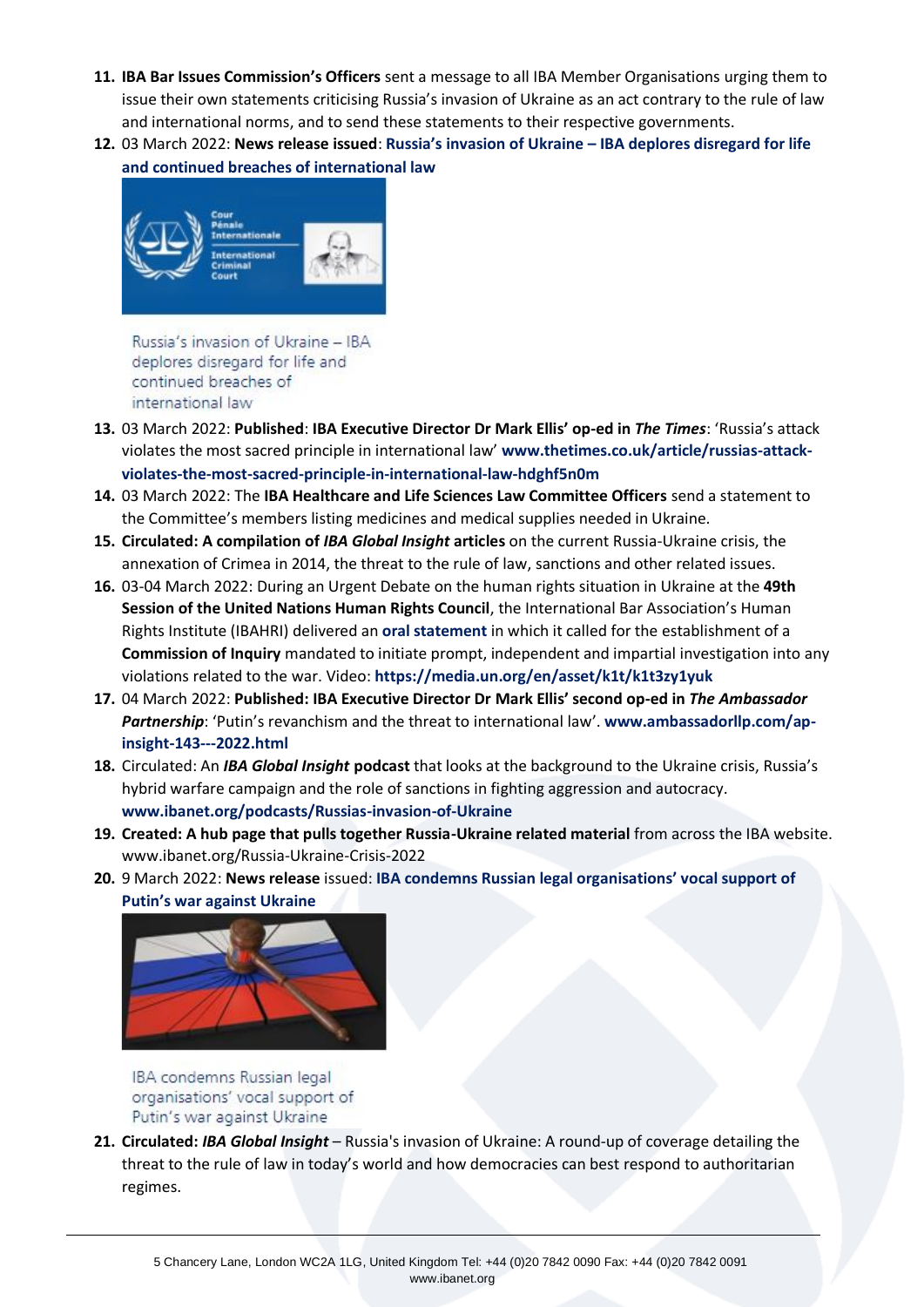- **22.** 08 March 2022: The leaderships of the **IBA Legal Professional Division and Section on Public and Professional Interest** sent mailings to all IBA Committee Officers detailing steps taken by the IBA in response to Russia's invasion of Ukraine.
- **23.** 08 March 2022: **Bar Issues Commission's Chair** advises a good response from IBA Member Bars to the request to issue statements condemning the invasion.
- **24.** The **IBA Rule of Law Forum** is planning a webinar to discuss the invasion, the rule of law and violations of international law and humanitarian law.
- **25.** 10 March 2022: The *eyeWitness* **[Ukraine Resources Hub](https://www.eyewitness.global/Ukraine-resources-hub)** is finalised and put online.
- **26.** 11 March 2022: The **IBA Leadership** sent an email to IBA Officers advising: Any individual member of the IBA who advocates against fundamental international legal principles, such as the prohibition of the use or threat of force against another state as set forth in the United Nations Charter, will be subject to the process for expulsion or suspension because of conduct which undermines the core values of the Association.
- **27.** 14 March 2022: **Published**: *IBA Global Insight* **news analysis** '**[Ukraine: Devastation prompts calls for](https://www.ibanet.org/Ukraine-devastation-prompts-calls-for-accountability-in-international-courts)  [accountability in international courts](https://www.ibanet.org/Ukraine-devastation-prompts-calls-for-accountability-in-international-courts)**'.
- **28.** 15 March 2022: **Published:** *IBA Global Insight* **in-depth article** '**[Ukraine at war](https://www.ibanet.org/Ukraine-at-war)**'.
- **29.** 15 March 2022: The **IBA and the Ukrainian Bar Association sent a joint letter to the Heads of Oblast Military Administrations** to draw their attention to the *eyeWitness to Atrocities* app and the importance of documenting relevant potential evidence that can be used to bring any perpetrators to justice in national and international proceedings.
- **30.** 16 March 2022: **Published**: *IBA Global Insight* **news analysis** '**Ukraine - [The UN: words, but no](https://www.ibanet.org/The-UN-words-but-no-teeth)  [teeth](https://www.ibanet.org/The-UN-words-but-no-teeth)**'.
- **31.** 16 March 2022: The **IBAHRI hosted a webinar**: *'Harnessing law in times of war'*. IBAHRI Director Baroness Helena Kennedy QC moderated the discussion. Experts in geopolitical affairs and international law discussed the consequences of Russia's invasion of Ukraine from human rights and humanitarian law perspectives and explored possible avenues for accountability and the role of law at this stage of the conflict. **[www.ibanet.org/conference-details/CONF2207](https://www.ibanet.org/conference-details/CONF2207)**
- **32.** 16 March 2022: In-depth **interview** with IBA Director Dr Mark Ellis published by *The Los Angeles Review of Books* **<https://lareviewofbooks.org/article/russias-blatant-violation-of-international-law/>**
- **33.** 17 March 2022: **News release** issued: **[Russia-Ukraine war: eyeWitness to Atrocities app captures](https://www.ibanet.org/Russia-Ukraine-war-eyeWitness-to-Atrocities-app-captures-potential-evidence-for-trials)  [evidence for future trials](https://www.ibanet.org/Russia-Ukraine-war-eyeWitness-to-Atrocities-app-captures-potential-evidence-for-trials)**



Russia-Ukraine war: eveWitness to Atrocities app captures potential evidence for trials

- **34.** 18 March 2022: **Interview of** *eyeWitness to Atrocities***' Director** Wendy Betts aired by **United States broadcaster** *ABC News* on the importance of using the app in Ukraine to capture potential evidence to assist in bringing justice to victims of Russia's invasion of Ukraine. **[https://abcnews.go.com/International/video/uk-based-charity-works-verify-images-war-ukraine-](https://abcnews.go.com/International/video/uk-based-charity-works-verify-images-war-ukraine-83535086)[83535086](https://abcnews.go.com/International/video/uk-based-charity-works-verify-images-war-ukraine-83535086)**
- **35.** 19 March 2022: *BBC Radio 5 Live* **interviewed** IBA Director Dr Mark Ellis on former United Kingdom Prime Minister Gordon Brown's calls for Vladimir Putin to face a Nuremberg-style trial for war crimes committed by Russia in Ukraine.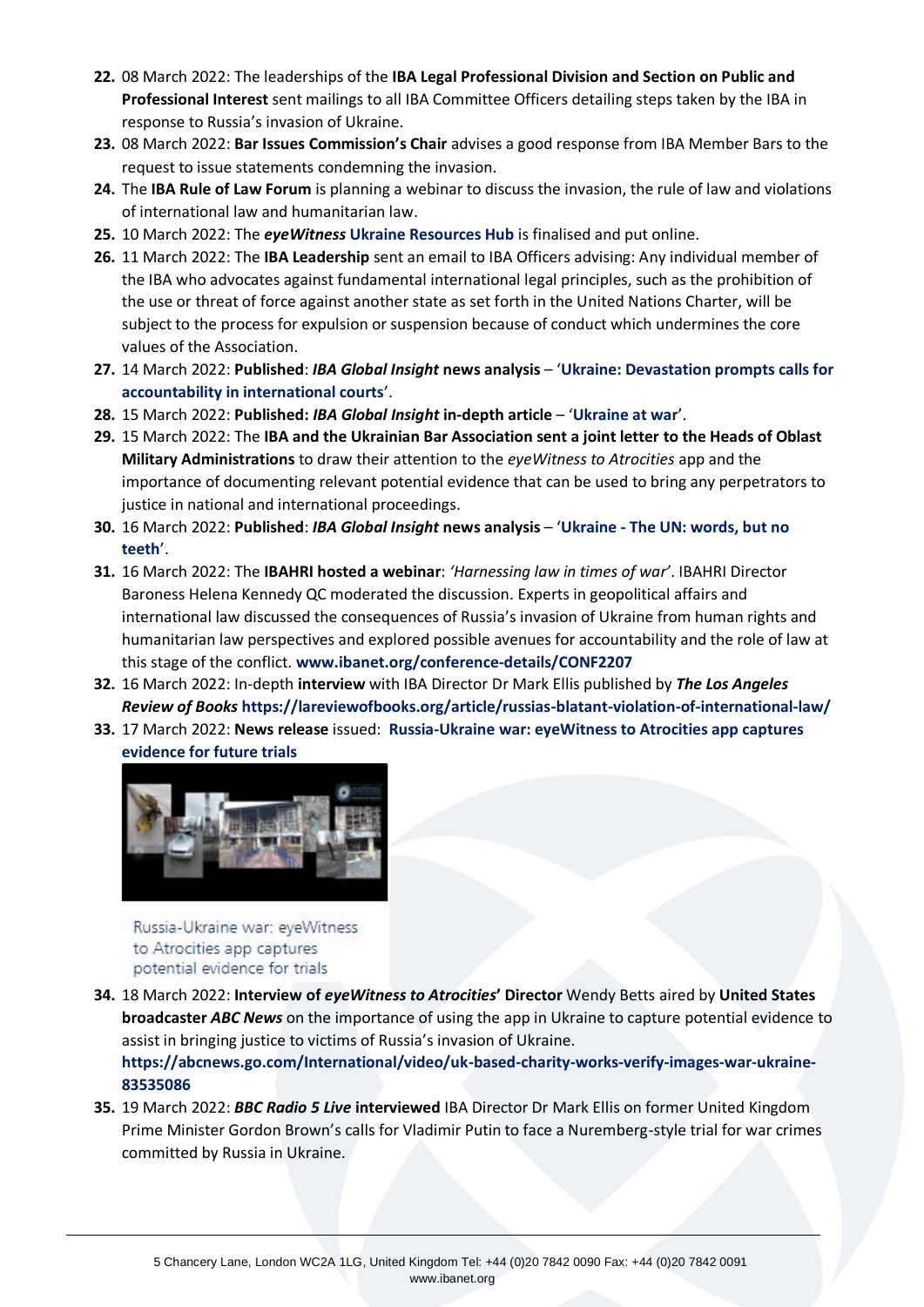- **36.** 21 March 2022: **IBA Immigration and Nationality Law Committee, supported by the New York State Bar Association's International Section**, hosted a webinar: *The global response to the Ukraine refugee crisis* **[www.ibanet.org/conference-details/CONF2211](https://www.ibanet.org/conference-details/CONF2211)**
- **37.** 21 March 2022: IBA provided additional **financial support to the Ukrainian Bar Association for legal assistance** to residents of Ukraine on various war-related issues, including deaths and injuries from shelling, migration, mobilisation, property damage and all business-related issues.
- **38.** 21 March 2022: **IBA Professional Ethics Committee** reveals plan for webinar on 10 May '*Professional Ethics in Times of War*'. It will examine ethical issues relevant to the legal profession that are raised by the Russia-Ukraine conflict. **Register here: [www.ibanet.org/conference-details/CONF2226](https://www.ibanet.org/conference-details/CONF2226)**
- **39.** 23 March 2022: **Meeting** held between the representatives from the **Office of the Prosecutor General of Ukraine** and IBA Executive Director and *eyeWitness to Atrocities* Director. They discussed how the *eyeWitness* app can assist in bringing any perpetrators to justice.
- **40.** 24 March 2022: **Article published** by *The Times of London* **[Britain provides £1m boost for efforts to](https://www.thetimes.co.uk/article/britain-provides-1m-boost-for-efforts-to-prosecute-war-criminals-8dbkvd6rs)  [prosecute war criminals](https://www.thetimes.co.uk/article/britain-provides-1m-boost-for-efforts-to-prosecute-war-criminals-8dbkvd6rs)** (Subscription required). *eyeWitness to Atrocities* app referenced.
- **41.** 24 March 2022: **Article published** by Ukrainian website *LB.ua*: **[International Bar Association to](https://en.lb.ua/news/2022/03/24/11791_international_bar_association.html)  [suspend members if they back Russia war on Ukraine](https://en.lb.ua/news/2022/03/24/11791_international_bar_association.html)**
- **42.** 24 March 2022: **IBA War Crimes Committee** launched a '**[Ukraine Crisis Legal Resources](https://protect-eu.mimecast.com/s/wSi6CnrWmc1w7zhJtMtj?domain=ibanet.org)**' section on its webpage providing information on select efforts to document and collect evidence at a criminal law standard, ways for lawyers to contribute through pro bono efforts, as well as temporary protection options around the world for Ukrainians fleeing the conflict.
- **43.** 30 March 2022: The **Government of Ukraine Announces the creation of the 'Legal Task Force on Accountability for Crimes Committed in Ukraine**' to support the country's authorities in delivering justice for victims of any international crimes committed by Russia in Ukraine. Baroness Helena Kennedy QC, Director of the IBA's Human Rights Institute is on the Task Force at the request of Ukraine's Government. **[www.ibanet.org/IBAHRI-Director-joins-Ukraine-government-Task-Force-on-](https://www.ibanet.org/IBAHRI-Director-joins-Ukraine-government-Task-Force-on-Accountability)[Accountability](https://www.ibanet.org/IBAHRI-Director-joins-Ukraine-government-Task-Force-on-Accountability)**



- **44.** 29 March 2022: The **IBA Law Firm Management Committee**, **supported by the IBA Rule of Law Forum** held the first session of a **two-part webinar:** *The Russian invasion of Ukraine: How law firms and lawyers are responding* **[www.ibanet.org/conference-details/CONF2213](https://www.ibanet.org/conference-details/CONF2213)**.
- **45.** 01 April 2022: News release issued: **[IBAHRI welcomes UN's Commission of Inquiry on Ukraine into](https://www.ibanet.org/IBAHRI-welcomes-UN-Commission-of-Inquiry-on-Ukraine-into-human-rights-abuses)  [human rights abuses](https://www.ibanet.org/IBAHRI-welcomes-UN-Commission-of-Inquiry-on-Ukraine-into-human-rights-abuses)**



IBAHRI welcomes UN's Commission of Inquiry on Ukraine into human rights abuses

- **46.** 01 April 2022: The IBA's Human Rights Institute Director, Baroness Helena Kennedy QC, was **interviewed by** *Law.com* on how to secure criminal accountability and reparations in national jurisdictions for crimes committed in Ukraine, when Russia has not ratified the statute of the International Criminal Court.
- **47.** 03 April 2022: *Al Jazeera* interviewed IBA Executive Director Dr Mark Ellis on its *Newshour* programme.
- **48.** 05 April 2022: **New Zealand broadcaster**, *TVNZ Breakfast*, interviewed IBA Executive Director Dr Mark Ellis on the **alleged war crimes** being committed by Russian troops in Ukraine. **[www.youtube.com/watch?v=BJxVzAWGBAY](https://www.youtube.com/watch?v=BJxVzAWGBAY)**
- **49.** 05 April 2022: **United Kingdom's** *Politics Home* interviewed IBA Executive Director Dr Mark Ellis on the process of investigating alleged **Russian war crimes**, **including genocide**.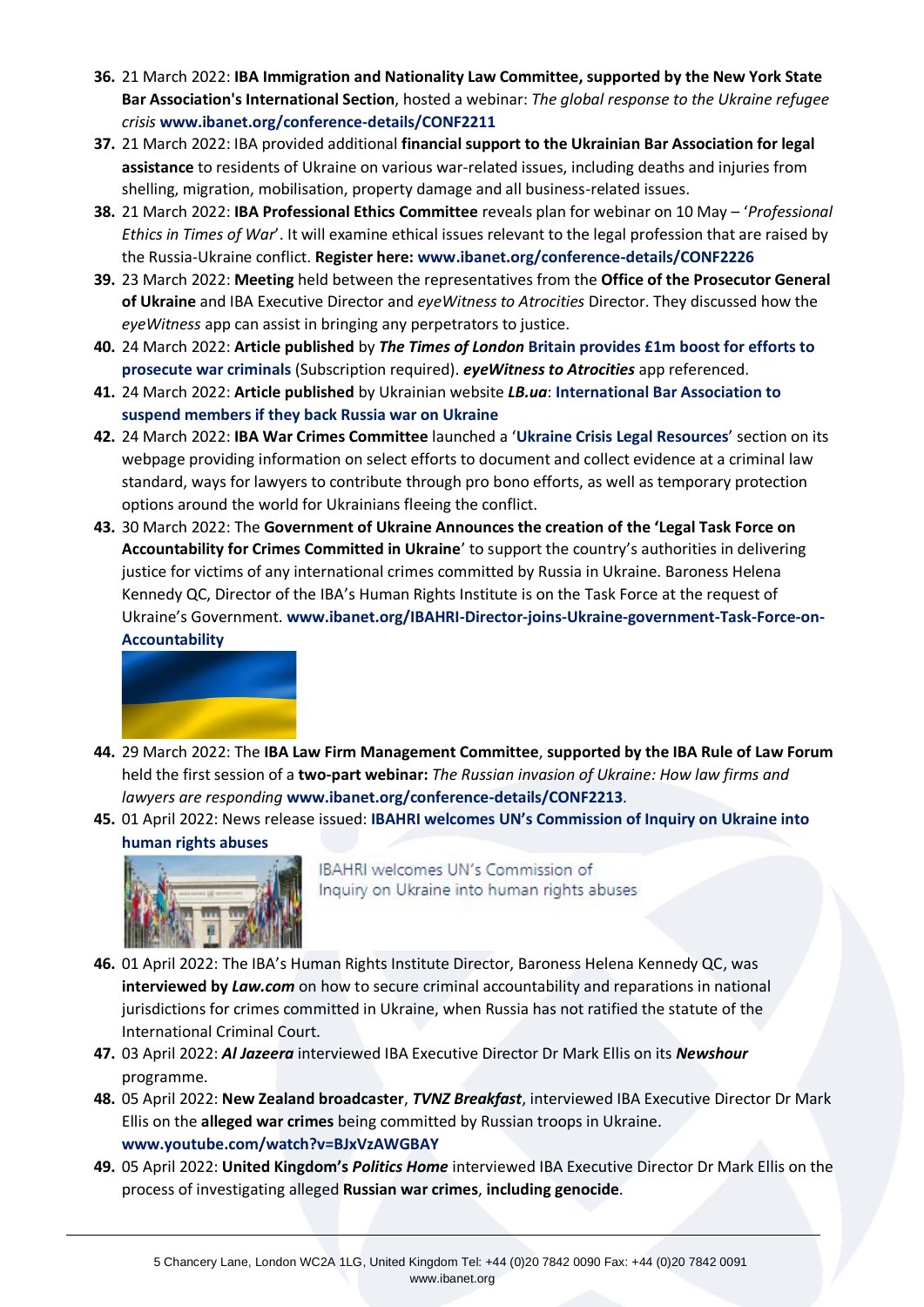- **50.** 06 April 2022: The **IBA Law Firm Management Committee**, **supported by the IBA Rule of Law Forum** held the second of the **two-part webinar** *The Russian invasion of Ukraine: How can the legal profession provide support to Ukraine?* **[www.ibanet.org/conference-details/CONF2214](http://www.ibanet.org/conference-details/CONF2214)** The two webinars raised donations of 4,650 GBP. All proceeds will go directly to supporting humanitarian aid for Ukraine. A **matching donation has taken the total to £9,300**.
- **51.** 06 April 2022: Published on the IBA website an in-depth article: *Ukraine conflict: Russia's crackdown on dissent escalates in wake of invasion*. It examines two new laws that have brought about the most draconian crackdown on civil liberties witnessed in the country for more than 30 years: Both fasttracked through the Duma – one criminalising participation in anti-war protests and the other banning reporting or disseminating information on the conflict. **[www.ibanet.org/Ukraine-conflict-Russias](https://www.ibanet.org/Ukraine-conflict-Russias-crackdown-on-dissent-escalates-in-wake-on-invasion)[crackdown-on-dissent-escalates-in-wake-on-invasion](https://www.ibanet.org/Ukraine-conflict-Russias-crackdown-on-dissent-escalates-in-wake-on-invasion)**
- **52.** 07 April 2022: **IBA's European Regional Forum** (ERF) **conducted an exclusive interview with Anna Babych**, Vice-Chair of the ERF Public Policy Group and executive partner of Ukrainian law firm Aequo. She provides a personal experience of life in Ukraine since Russia invaded. **[www.ibanet.org/ERF](https://www.ibanet.org/ERF-interview-anna-babych-aequo)[interview-anna-babych-aequo](https://www.ibanet.org/ERF-interview-anna-babych-aequo)**
- **53.** 07 April 2022: **United States' National Public Radio** (NPR), published its interview with IBA Executive Director Dr Mark Ellis, who provided insights around prosecution of perpetrators of **alleged war crimes** being committed in Ukraine.

**[www.npr.org/2022/04/07/1091487854/russian-forces-alleged-murder-rape-and-torture-of-civilians](https://www.npr.org/2022/04/07/1091487854/russian-forces-alleged-murder-rape-and-torture-of-civilians-may-count-as-war-cri)[may-count-as-war-cri](https://www.npr.org/2022/04/07/1091487854/russian-forces-alleged-murder-rape-and-torture-of-civilians-may-count-as-war-cri)**

**54.** 11 April 2022: *IBA Global Insight* publish a **podcast with Professor Philip Leach:** *War and accountability***.** The immediate Past Director of the European Human Rights Advocacy Centre and a professor of human rights law at Middlesex University discusses the challenges of prosecuting war criminals as Russia's invasion of Ukraine shines a light on the issue. **[www.ibanet.org/podcasts/war](https://www.ibanet.org/podcasts/war-accountability)[accountability](https://www.ibanet.org/podcasts/war-accountability)**



## (a) War and accountability

- **55.** 11 April 2022: **Published***: IBA Global Insight* **news analysis** '**[Invasion of Ukraine prompts law firms](https://www.ibanet.org/Invasion-of-Ukraine-prompts-law-firms-to-exit-Russia-en-masse)  [to exit Russia en masse](https://www.ibanet.org/Invasion-of-Ukraine-prompts-law-firms-to-exit-Russia-en-masse)**'
- **56.** 11 April 2022: **Published:** *IBA Global Insight* **news analysis** '**[Russia's invasion of Ukraine brings anti](https://www.ibanet.org/Russias-invasion-of-Ukraine-brings-anti-money-laundering-into-sharp-focus)[money laundering into sharp focus](https://www.ibanet.org/Russias-invasion-of-Ukraine-brings-anti-money-laundering-into-sharp-focus)**'
- **57.** 12 April 2022: *Al Jazeera* again interviewed IBA Executive Director Dr Mark Ellis on its *Newshour* programme.
- **58.** 17 April 2022: The media continues covering the *eyeWitness to Atrocities* app including **BBC** and **AFP** coverage: **[www.bbc.co.uk/news/uk-wales-61011855](https://www.bbc.co.uk/news/uk-wales-61011855)** and **[https://uk.news.yahoo.com/tech-battles](https://uk.news.yahoo.com/tech-battles-show-worth-ukraine-152033000.html)[show-worth-ukraine-152033000.html](https://uk.news.yahoo.com/tech-battles-show-worth-ukraine-152033000.html)**
- **59.** 18 April 2022: **Robert F. Kennedy Human Rights, Robert F. Kennedy Human Rights UK, the United States Institute of Peace and the Nizami Ganjavi International Center** convened a conversation on holding Russian President Vladimir Putin accountable for alleged war crimes and human rights violations in Ukraine. IBA Executive Director Dr Mark Ellis participated alongside **Iryna Venediktova, Prosecutor General of Ukraine** and **Kateryna Yushchenko, former First Lady of Ukraine.** Video: **<http://tinyurl.com/mr3wuw2j>**
- **60.** 19 April 2022: **Published:** *IBA Global Insight* **news analysis** '**[Ukraine: Refugee crisis emphasises](https://www.ibanet.org/Ukraine-Refugee-crisis-emphasises-need-for-coordinated-international-response)  [need for coordinated international response](https://www.ibanet.org/Ukraine-Refugee-crisis-emphasises-need-for-coordinated-international-response)**'